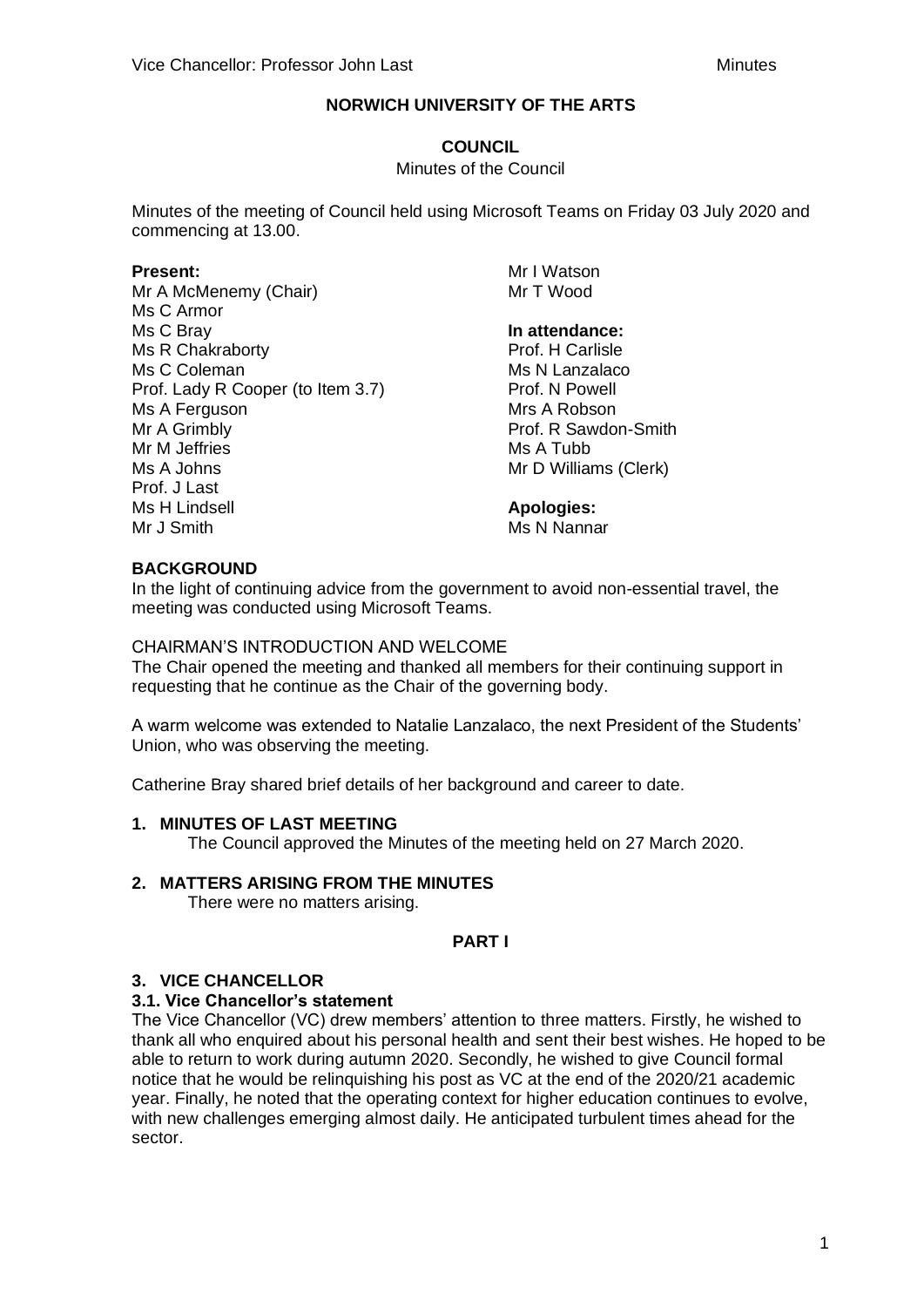On behalf of Council, the Chair offered profound thanks for all the VC had done on behalf of the University, and Council endorsed this with acclamation.

The Council granted the Chair the authority to lead and commence the process of recruiting a new VC, and on acting on its behalf until the next meeting of council.

**Chair**

**Chair**

The Chair emphasised that the process of recruiting a VC was different to the processes typically used in other sectors of the economy to recruit a new chief executive. Papers setting out a tentative timetable for making an appointment and the associated processes, including establishing an Appointments Committee, would be circulated to members of Council.

## **3.2. Acting Vice Chancellor's report**

The Acting Vice Chancellor (AVC) highlighted several features of the circulated report.

The Office for Students (OfS) had issued guidance on providing clear information to students joining the University in autumn 2020.

The University continued to work on plans for teaching delivery in 2020/21, but at the same time was looking at longer-term horizons.

Recruitment for 2020/21 remained uncertain. The latest indications were that there were unlikely to be a large number of deferrals nationally. The number of UK entrants to the University's undergraduate and postgraduate courses appeared to be holding-up. The University was in regular communication with applicants.

The OfS had introduced a student number control (SNC) for 2020/21 UK/EU undergraduate entrants. Given the increase in the number of applications to the University and the firm acceptances made prior to the introduction of the SNC (i.e. c+20% year-on-year), remaining within the SNC allocated to the University would be challenging. Acknowledging the recruitment difficulties being experienced by some higher education providers this was a good problem to have.

Across the higher education sector there were widespread rumours about staff redundancies and the closure of courses in a number of institutions.

The University's Graduate Show would take place on-line with the launch of a new Graduate Showcase on 16th July.

Work was ongoing to deliver virtual open days, along with an assessment of how teaching and learning should be delivered by the University in the future. This work was informed by the experience and outcomes from taking courses on-line as a result of Covid-19, but was looking beyond the short-term, at potential long-term changes, and was pedagogy led.

The University had recommenced recruitment to vacant staff posts. Advertised posts had attracted a high number of quality applicants.

During the Covid-19 emergency, close and regular contact had been maintained with the President of the Students' Union. The AVC expressed thanks to the President for her role in working closely with the University to meet and respond to issues raised by students.

Looking ahead, a major unknown was how prepared students would be when entering the University for the academic year (AY) 2021/22. The loss of taught hours due to Covid-19,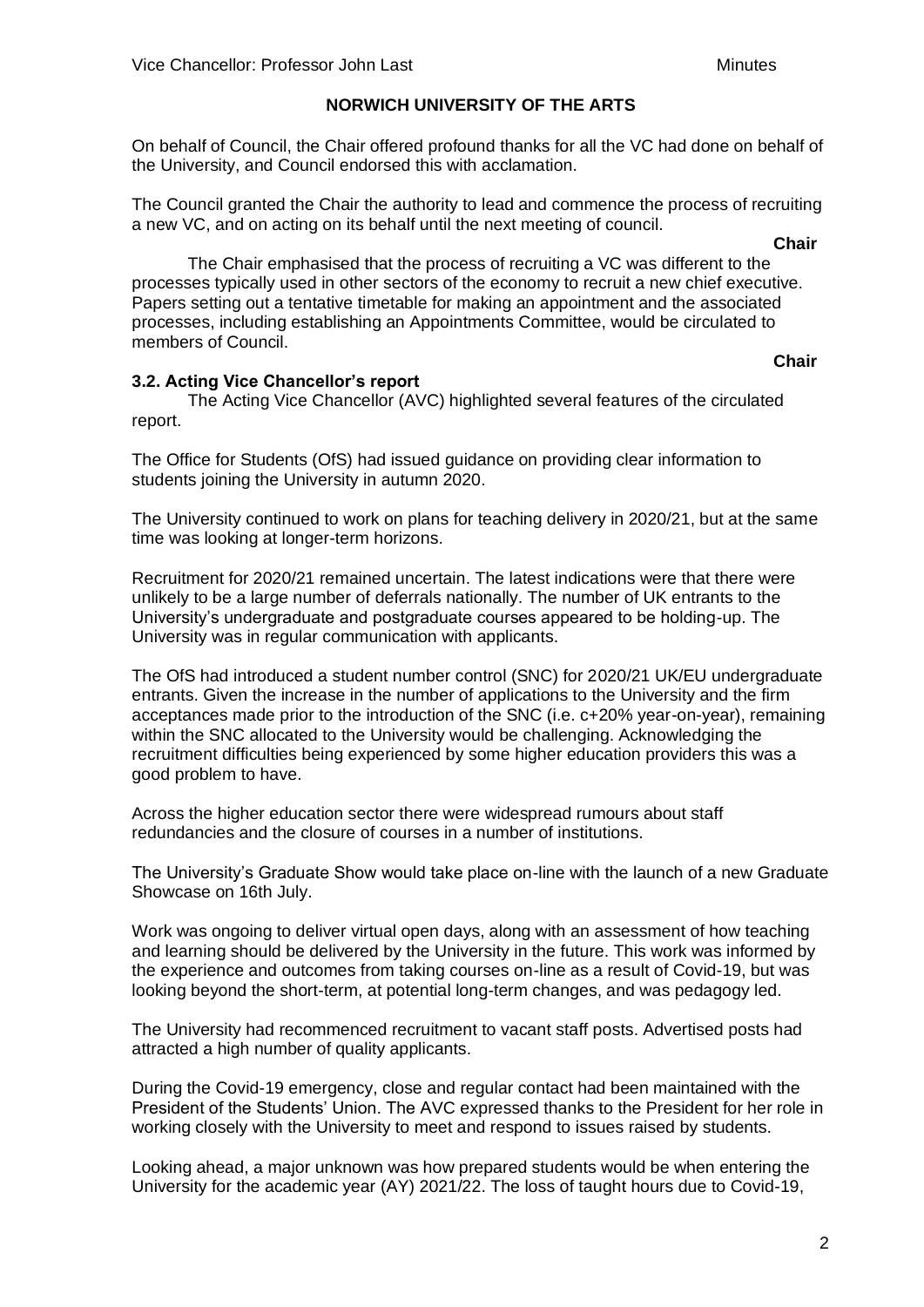led to were concerns that Year 12 students would enter university less prepared than previous cohorts. To mitigate this concern, the University believed that, during the AY 2020/21, its out-reach activities would be of high importance and would need to be delivered exceptionally well. Given the circumstances, the opportunity to use current students to mentor and support potential applicants was worth considering.

The University was aware of the additional and new demands placed on staff as result of Covid-19. To ensure sufficient time for rest and renewal, staff were encouraged to take their full holiday entitlement. Despite having to adapt to new ways of working at short notice, staff remained very positive and engaged.

On behalf of Council, the Chair thanked the AVC, colleagues in the Senior Management Team (SMT), and staff and students for their positive attitudes and willingness to accommodate the changes to working practices made necessary by Covid-19.

## **3.3. Prevent Monitoring: ADR and risk assessment scheme**

Council noted that the OfS had deemed that the University was "not at higher risk of noncompliance with the Prevent duty."

## **3.4. Access and Participation Plan 2020-2025 - Amendment**

The proposed changes to the University's Access and Participation Plan were detailed to Council. Council approved the changes to the Plan and the submission of the amended plan to the OfS.

**AVC**

### **3.5. Key performance indicators**

Council noted the update to the Key Performance Indicators.

### **3.6. Significant Risks List**

The risk registered is reviewed and updated at least twice a year. The register had been reviewed and substantially amended following Covid-19.

The biggest risk to the University remained sustainability. The risks relating to the information technology infrastructure (IT), estates and staffing had also changed.

Possible adverse impacts arising from the delayed completion of the Duke Street Riverside (DSR) development were discussed. For the student accommodation element of the development the financial risks were binary. If students could not occupy the accommodation for the start of the AY 2021/22, the University would incur a loss of rental income for the year. A delay in the completion of the teaching space would be easier to manage: completion of this element for the start of the academic year was less critical.

An initial decision on the availability of the student accommodation element of DSR for the start of AY 2021/22 would need to be made in the Spring of the 2021 calendar year. At this point, all available student accommodation is posted on the University's enrolment portal.

Council noted the Risk Register.

## **3.7. Senate, 17 June 2020**

The meeting had nominated James Smith to serve for a further term as the academic staff representative on Council. Sarah Kennedy had been nominated as the professional services staff member to serve on Council. Both James and Sarah were congratulated on their appointments.

The current member of the professional services staff on Council, Colette Coleman, was leaving in the University to take-up a new role. Colette was thanked for her contribution to the work of Council.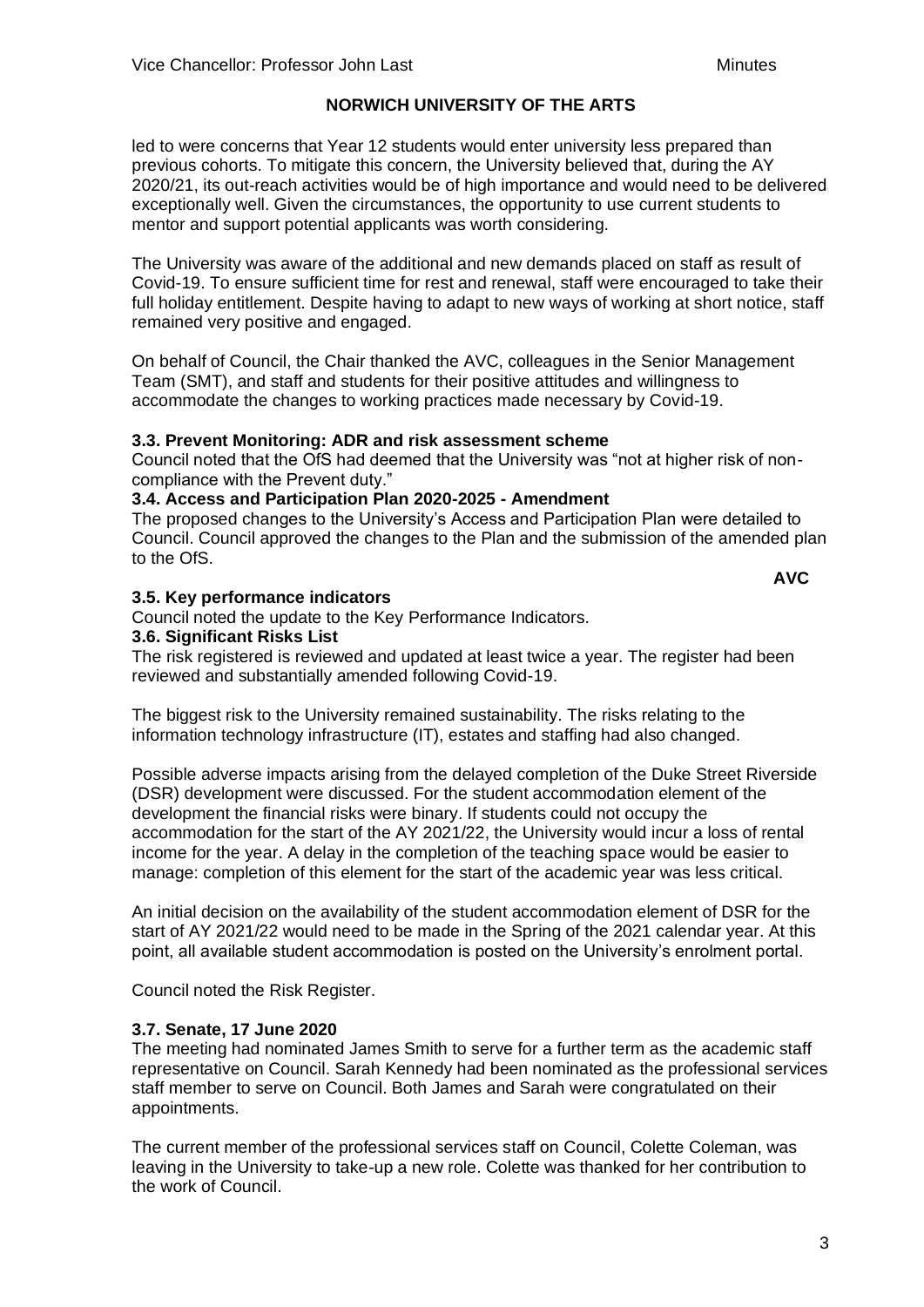# **3.8. UKSCQA Degrees Outcomes Statement**

The University was required to publish a Degree Outcomes Statement (DOS) on its website.

The DOS was a high-level statement on degree outcomes for the graduating cohort and by specific groups, including gender, age, ethnicity and disability. More detailed data relating to these groups was found in the University's Access and Participation plan. This plan detailed the actions the University was taking to close "gaps" between different groups on entry and attainment.

In response to the recent Black Lives Matter campaigns and to assist further in increasing diversity within the University's staff and student bodies, the University had established a working group called "Change". The group were currently developing a set of proposals to present to SMT.

Council approved the DOS and its posting on the University's website.

**AVC**

# **3.9. Annual Report on Research Integrity**

Council approved the Annual Report on Research Integrity and its posting on the University's website.

# **4. STUDENT MATTERS**

## **4.1. Students' Union Report**

The Students' Union priority during the Covid-19 emergency had been to support and help students to manage the new issues they faced.

As a result of Covid-19, the student union awards had gone on-line and none of the planned face-to-face events for students had been able to go ahead. Individual events been placed on-line, postponed or cancelled.

To assist the in-coming President of the Students' Union, the University had agreed to support the employment of the out-going Students' Union President until December 2020.

Council recorded its thanks and appreciation for the work that the Students' Union President had done, and the VC expressed appreciation for the support received during the Covid-19 emergency.

**AVC**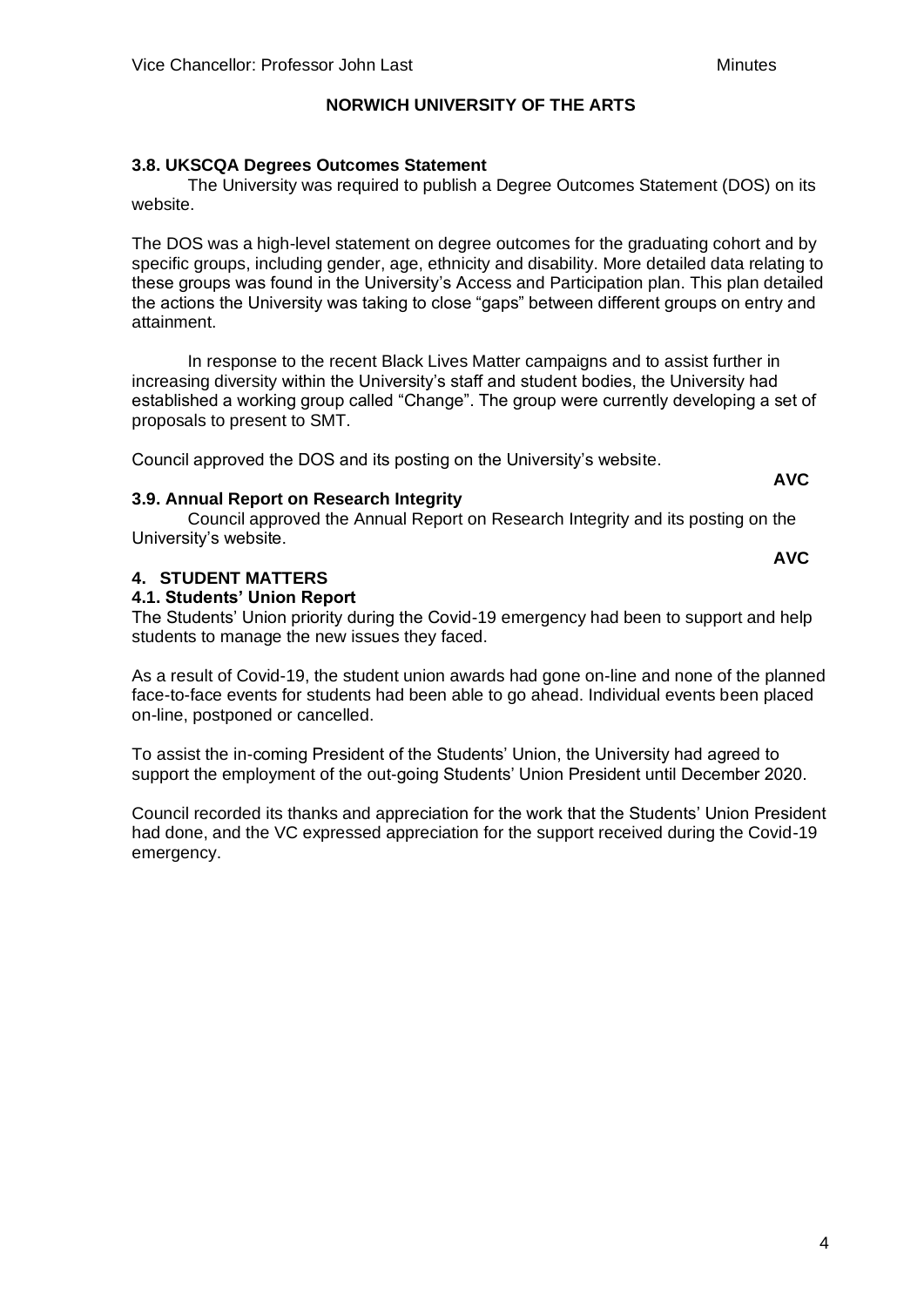## **PART II**

# **5. GOVERNANCE AND ASSURANCE MATTERS**

#### **5.1. Schedule of Governor meetings for the academic year 2020-21**

Council's attention was drawn to the dates of the Away Day and of the rescheduled graduation ceremonies. The schedule of meetings was noted.

## **6. CHAIR'S COMMENTS AND ANY OTHER BUSINESS MATTERS**

### **6.1. Any other business requests**

There were no other business requests.

## **REPORTS FROM COMMITTEES**

## **7. REPORT FROM NOMINATIONS COMMITTEE**

## **7.1. Unconfirmed minutes of the meeting held on 27 March 2020.**

Ms R Chakraborty agreed to serve as the Deputy Chair of the committee. Minutes of the Nominations Committee were received.

### **8. REPORTS FROM THE AUDIT COMMITTEE**

### **8.1. Unconfirmed minutes of the meeting held on 5 June 2020.**

The Chair of the committee highlighted some of the matters discussed at the meeting. These included the risks around Covid-19; GDPR/Cyber Security; external & internal audit plans; and the annual Health and Safety Report. The Health and Safety Report was very encouraging.

Minutes of the Audit Committee were received.

## **9. REPORTS FROM THE FINANCE AND RESOURCES COMMITTEE**

### **9.1. Unconfirmed minutes of the meeting held on 12 June 2020.**

The Chair of the committee drew members attention to the changes in the financial forecast. The outturn for the current year was a projected operating surplus of £2.1M. This was some £820k below the surplus forecast in February 2020, and £2.6M below the outturn for 2018/19. The Chair highlighted the reasons for the movements.

Although dated, the KPMG benchmarking data evidenced the University's strong financial position compared to other providers operating in the sector.

The budget proposed for 2020/21 was forecast to lead to an operating surplus of £2.5M.

Council approved the budget for 2020/21.

#### **10. REPORTS FROM THE PERSONNEL COMMITTEE**

#### **10.1. Unconfirmed minutes of the meeting held on 15 June 2020.**

The Chair of the committee introduced the Minutes. The committee had commended the Director of Human Resources on the support provided to staff and the improving outcomes achieved by the University's small human resources team.

The committee had discussed in detail what further actions might be taken to improve the diversity of the University's staff and student population.

An assessment of the national pay negotiations indicated that the position was currently one of stale-mate.

Minutes of the Personnel Committee were received.